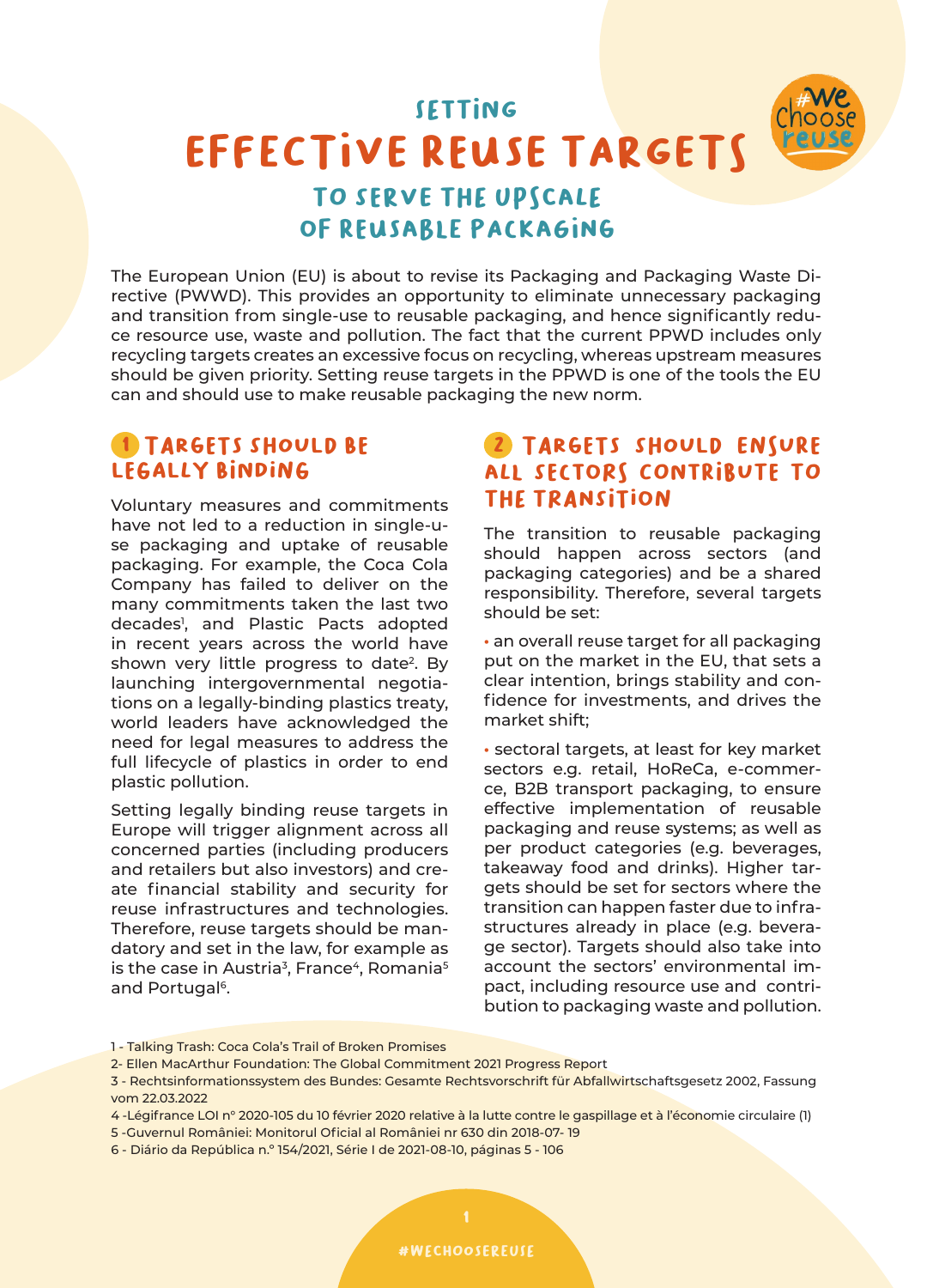### 3 TARGETS SHOULD ENSURE REUsable packaging is accessible to all

Reuse targets should be set in a way to ensure fair and equitable access to reusable packaging. Reusable packaging should be accessible to all consumers, at a reasonable price, and convenient for use and return, regardless of where they live and shop. As an example, in the retail sector, targets should apply for all stores, to ensure consumers have access to reusable packaging regardless of the branch they shop in. Take-back systems should not require specific skills or equipment (e.g. a smartphone). Reusable options should also be provided for online shopping.

In addition, products provided in reusable packaging should be accessible at a lower or equal price compared to a similar product provided in a single-use packaging (not counting an eventual deposit for the return of the packaging). Possible expenses for single-use packaging (SUP) (deposit fees, specific SUP-levies, etc.) should be indicated clearly to consumers, in receipts for example, and distinguished from the cost of the packaged product.

### TARGETS SHOULD BE accompanied by requirements for transparent monitoring and reporting, and enforcement mechanisms

Since the 2018 revision, the PPWD has already set reporting requirements on reusable packaging put on the market. The upcoming PPWD revision should set more granular reporting requirements - i.e. by main sectors, as well as mechanisms to monitor (annually) progress made towards the achievement of the reuse targets.

The data collected should be made publicly available. Deposit Return Schemes (DRS) can help with collecting data and ensuring transparency as the data is available in real-time in blockchain. With regards to the databases, Member States should prioritise using and adapting existing databases rather than creating new ones.

In addition, the PPWD should foresee penalties for not meeting reporting requirements, as well as for not reaching the reuse targets. Such a sanction system should take effect at an early stage, e.g. via step-by-step-plans for the implementation of the reuse targets.

### TARGETS SHOULD BE ADOPTED together with other prevention and reuse measures

Well designed reuse targets can be a very effective tool to support reusable packaging, but to ensure the transition to reuse, saving resources and avoiding pollution, they should be accompanied by other prevention and reuse related measures, including:

**·** packaging reduction targets, to ensure overall decrease in packaging, both in volume and number of packaging items and avoid a shift to other resources with less weight but more environmental impact.

**·** an overall cap on single-use packaging put on the EU market;

**·** an obligation to provide free-of-packaging consumer goods that can be handled safely without any packaging (e.g. fruits and vegetables);

**·** measures to ensure toxic-free packaging design, including bans on the use of harmful chemicals in packaging and leaving room to apply the precautionary principle when needed, so as to ensure safe use, reuse and recycling at the end of life;

**·** harmonised reusable packaging formats, which will provide clear conditions for investors and operators to develop interoperable reusable packaging systems, without impacting innovation and product differentiation;

**·** measures to support and harmonise accessible reuse infrastructures and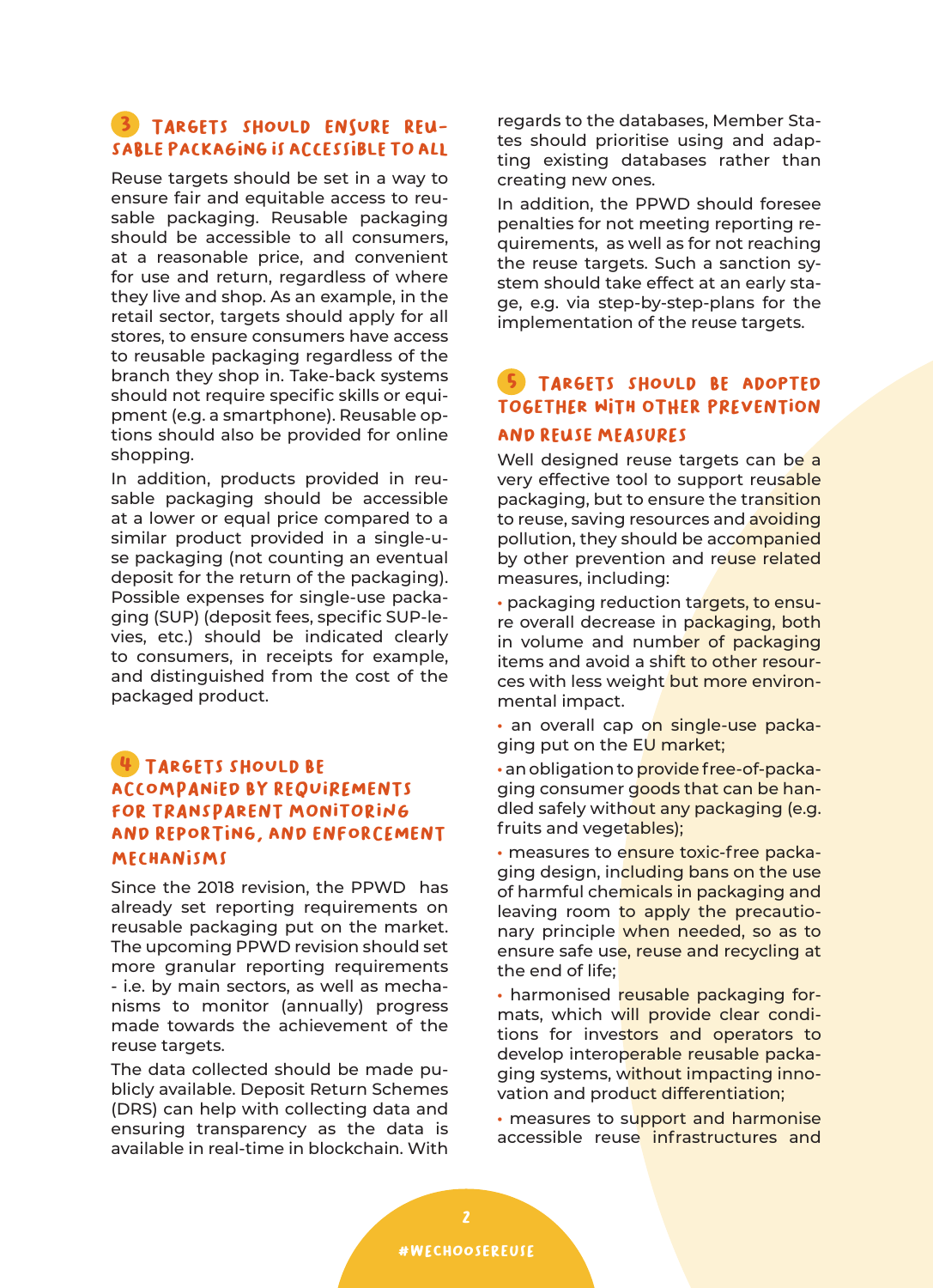systems, including minimum requirements for the implementation of deposit return schemes (DRS) or other reuse systems to ensure interoperability and optimised systems for reuse & refill. Existing take-back systems should be duly taken into account when setting these requirements ;

**·** economic incentives to support reusable packaging and initial capital investments for reuse infrastructures and systems (e.g. Extended Producer Responsibility (EPR) fee eco-modulation, earmarking of EPR revenues, VAT-based incentives, earmarked levies on single-use plastics). At least 10% of the EPR revenues should be dedicated to finance reuse infrastructure and promote refillables;

**·** measures to support bring-your-own schemes which contribute to reducing waste, even though they should not be included in the definition of reusable packaging;

**·** public funds in research and development and pilot projects for industrial reuse systems (e.g. using Horizon Europe, LIFE, or the Cohesion Funds);

**·** measures to incentivize reusable packaging in Green Public Procurement.

# 6 Targets should be am-BITIOUS, ON A PAR WITH THE size of the packaging waste and pollution issue

**The fact that there is limited available data should not hamper the adoption of targets and the transition to reusable packaging.** Data collection and monitoring on reusable packaging put on the market are already required under the PPWD. Data granularity may be missing, especially in some sectors; yet, this should not prevent reuse targets from being set in the PPWD.

#### **We recommend setting the following targets for all packaging put on the EU market:**

- **·** By **2027, 30%** should be reusable
- **·** By **2030, 50%** should be reusable
- **·** By **2035, 75%** should be reusable

Intermediate targets can also be a good tool to support the adoption of early measures and ensure progress towards the target is on track.

**In addition**, we recommend setting targets for certain sectors, including the following targets:

**·** 75% reusable packaging by 2030, and 100% by 2035, for beverages (soft and alcoholic) in the retail sector;

**·** 75% reusable packaging by 2030, and 100% by 2035, for household cleaning products in the retail sector;

**·** 50% reusable packaging by 2030, and 80% by 2035, for cosmetics and personal care products in the retail sector;

**·** 75% reusable packaging by 2030, and 90% by 2035, for take-away and delivery food and beverages, accompanied with a 100% target by 2030 for eat-in food and beverages;

**·** 50% reusable packaging by 2030, and 80% by 2035 in e-commerce, for all goods shipped within the EU;

**·** 100% reusable packaging in B2B packaging applications, including transport packaging, by 2030.